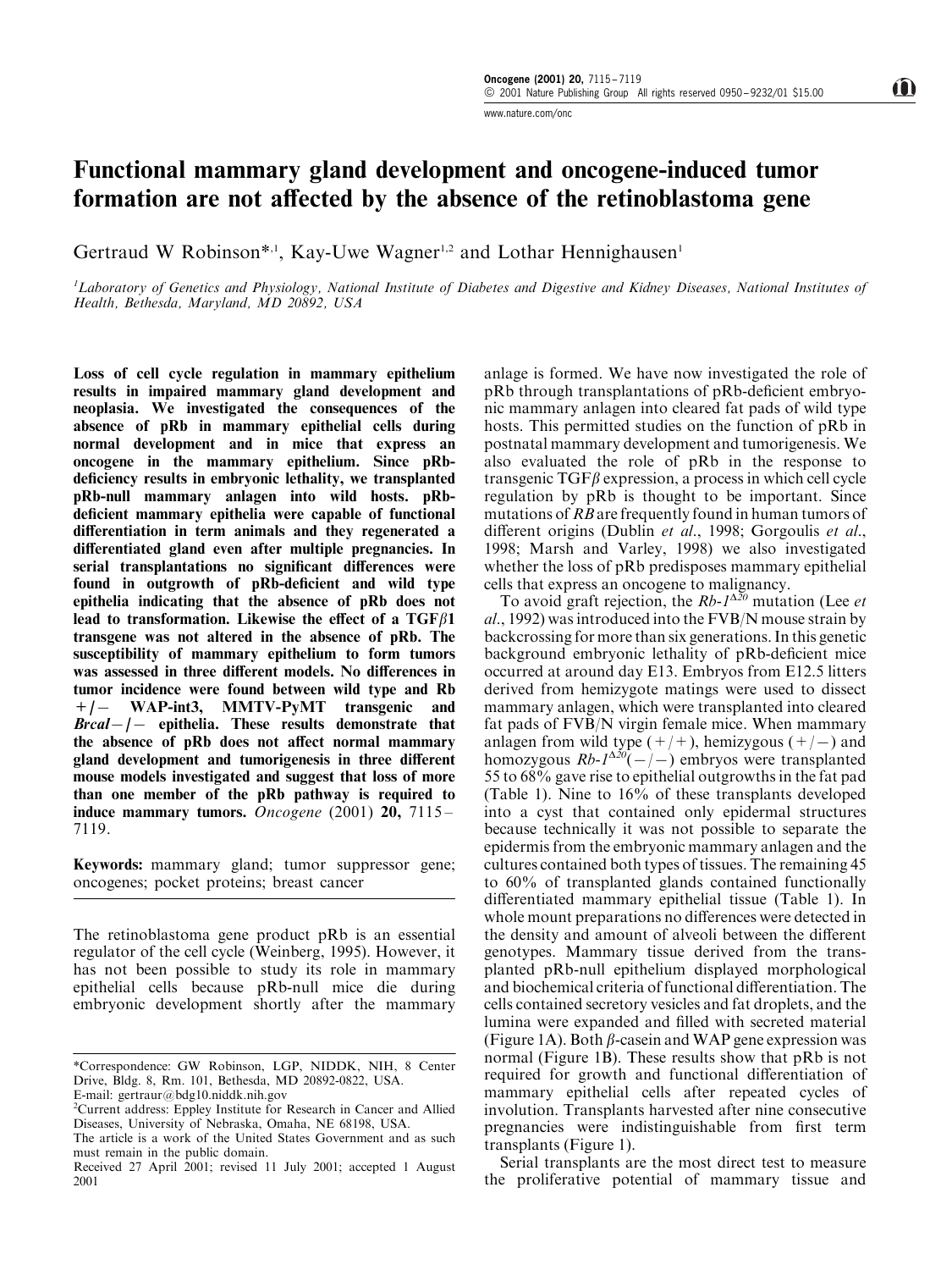<span id="page-1-0"></span>7116

Table 1 Development of embryonic transplants of wild type and pRb-mutant mammary glands

| Genotype of transplant                                             | $+$ / $+$ | $+/-$                        |     |
|--------------------------------------------------------------------|-----------|------------------------------|-----|
| $\#$ of transplants                                                | 31        | -67                          | -38 |
| # of mammary epithelial outgrowths $16 (52\%) 40 (60\%) 17 (45\%)$ |           |                              |     |
| $#$ of epidermal cysts                                             |           | $5(16\%)$ 6 (9%) 4 (10%)     |     |
| $\#$ empty fat pads                                                |           | $10(32\%)$ 21 (31%) 17 (45%) |     |

Two to 3 embryonic glands were co-cultured on a piece of ventral mesenchyme from the same embryo for 16 h as described [\(Robinson](#page-4-0) [et al](#page-4-0)[., 2000\)](#page-4-0). The cultures were transplanted into the inguinal (fourth) mammary fat pad of FVB/N hosts whose endogenous mammary epithelium had been removed surgically ([DeOme](#page-4-0) [et al](#page-4-0)[., 1959\)](#page-4-0). In order to ensure that the outgrowth was created from the embryonic epithelial transplant, complete removal of the endogenous epithelium was carefully monitored by reserving the excised part of the host gland for whole mount staining. Only cleared fat pads in which the entire ductal tree of the host was contained in the excised part of the fat pad were used for analysis. The embryonic origin of the transplanted epithelium was further ascertained by PCR analysis of DNA extracted from a small piece of the outgrowth at the time of harvest. At low cycle numbers a stronger band was amplified from the transplanted pRb-deficient epithelium compared to the wild type Rb band derived from the stroma (data not shown). Hosts were mated 8 weeks after transplantation. The transplants were harvested the morning after delivery of pups and prepared for whole mount evaluation of the outgrowth

provide information on a transformed phenotype ([Daniel](#page-4-0) [et al](#page-4-0)[., 1968](#page-4-0)). We carried two different lines of pRb-deficient embryonic transplants and one line of wild type epithelium through this regimen. Only small differences were observed between the two genotypes of the epithelia in the first round of re-transplants. Approximately 85% of the transplants were able to fill the fat pad to over  $50\%$  [\(Table 2](#page-2-0)). Pieces of tissue derived from a transplant that had given full outgrowth were transplanted again, and 36% of the wild type cells gave an outgrowth that expanded through more than  $50\%$  of the fat pad. The two pRb-deficient lines displayed divergent results. While in one line  $62.5\%$  of the transplants filled more than half the fat pad and 6% gave no outgrowth, on 17% of the transplants in the other line filled  $50\%$  of the fat pad and 83% gave small or no growth ([Table 2](#page-0-0)). These results indicate that pRb-deficiency does not alleviate the gradual loss of regenerative capacity and pRbdeficient transplants are subject to senescence upon serial transplantation to a similar extent as the wild type cells.

 $TGF\beta$  exerts a wide range of effects in different systems that foremost affect cell cycle regulation ([Massague](#page-4-0) [et al](#page-4-0)[., 2000](#page-4-0)). We therefore decided to investigate the response of pRb-deficient mammary epithelia in a situation where they are exposed to a challenge by  $TGF\beta$ . Ectopic expression of an activated form of  $TGF\beta1$  in mammary epithelia cells of transgenic mice inhibits development of a full ductal tree ([Jhappan](#page-4-0) [et al](#page-4-0)[., 1993](#page-4-0)). This is due to a high rate of cell death during pregnancy and leads to the induction of early senescence of mammary epithelial stem cells ([Kordon](#page-4-0) [et al](#page-4-0)[., 1995](#page-4-0)). Since pRb is a molecular target for  $TGF\beta$  in cell cycle control, it can be hypothesized



Figure 1 Normal histological development of transplanted pRbdeficient epithelium. (A) Mammary epithelia from  $pRb$ -deficient (a and c) and wild type embryos display functional differentiation after transplantation into wild type hosts. Milk is secreted to the lumen (\*). The epithelial cells are polarized and contain fat globules (arrows). The transplant in a and c was harvested after delivery of nine litters. The transplant in b and d was harvested after the first litter.  $(B)$  Expression of milk proteins in transplanted pRb-deficient epithelia (R and L indicate two transplants in the left and right gland) and the endogenous (E) thoracic gland of the same animal. Twenty micrograms of total RNA prepared from tissue homogenates (Chomczynski and Sacchi, 1987) were separated in a formaldehyde gel and blotted onto nylone membrane. The probes for detection of milk proteins were used as described before [\(Robinson](#page-4-0) [et al](#page-4-0)[., 1998\)](#page-4-0). Hybridization of cytokeratin 18 served as a loading control. Scale bar 100 mm in a and b; 30  $\mu$ m in c and d

that  $TGF\beta$  mediated inhibition of cell growth and senescence is abrogated in the absence of pRb. To investigate this possibility we crossed the WAP-TGF $\beta$ 1 transgene into pRb-mutant animals and performed mammary epithelial transplants. No differences were seen in the morphology of  $TGF\beta1$  overexpressing mammary epithelia ([Figure 2](#page-2-0)). In both cases ductal trees were sparse, and development of alveoli at term was inhibited and morphologically indistinguishable. The alveoli appeared small and functional differentiation was attenuated as demonstrated by the lack of fat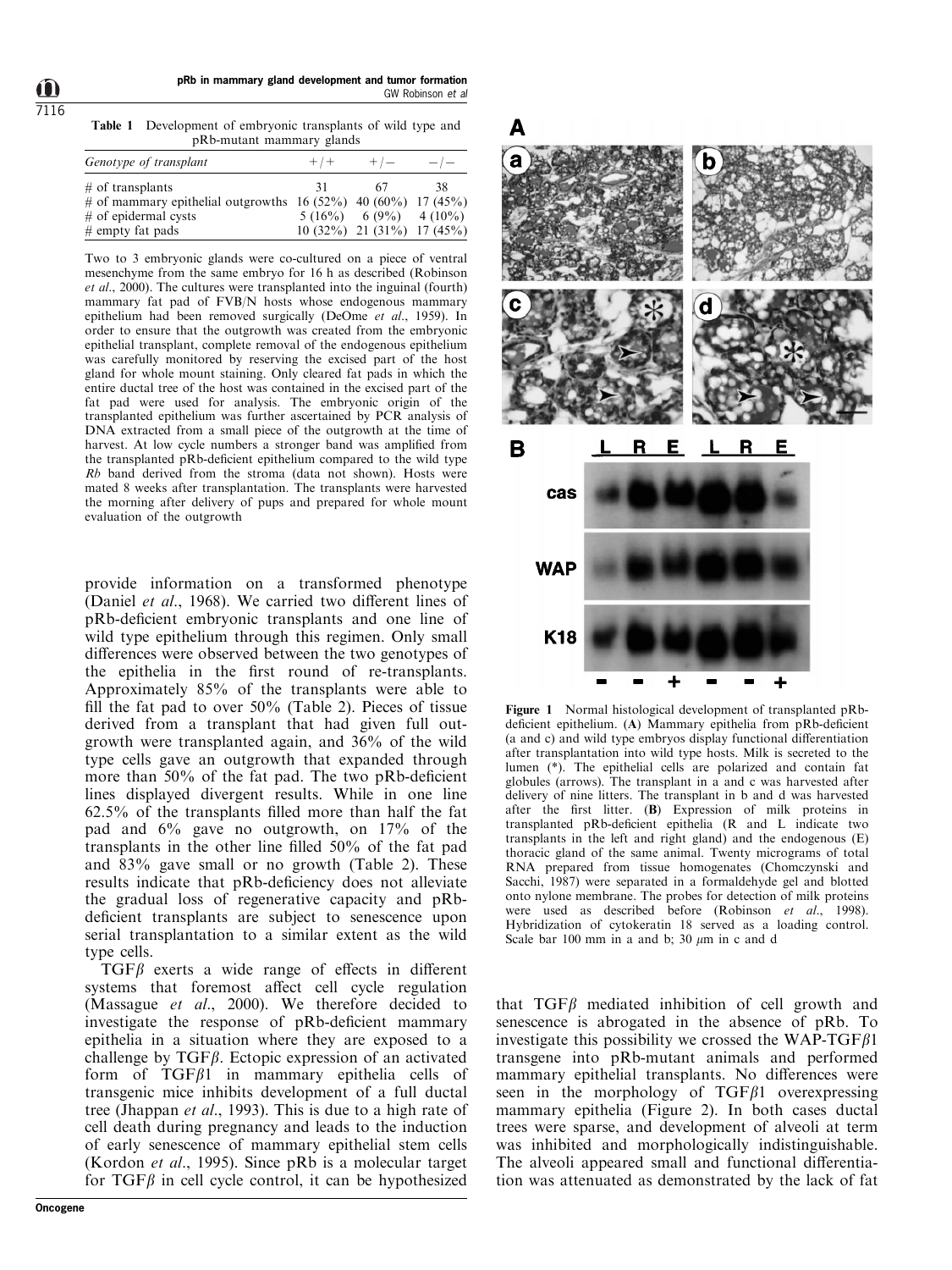Table 2 Clonogenic capacity of serial transplants

<span id="page-2-0"></span>

| Genotype    | 2nd generation |                   | 3rd generation   |                   |  |
|-------------|----------------|-------------------|------------------|-------------------|--|
| Outgrowth   | $> 50\%$       | $\epsilon = 20\%$ | $> 50\%$         | $\epsilon = 20\%$ |  |
| $+$ / +     | $82\%$ (9/11)  | $18\% (2/11)$     | $36\%$ (5/14)    | $57\%$ (8/14)     |  |
| $-\big$ $-$ | $87.5\%$ (7/8) | $12.5\%$ (1/8)    | $62.5\%$ (10/16) | $6\%$ (1/16)      |  |
| $-\prime -$ | $83\%$ (10/12) | $17\% (2/12)$     | $17\%$ (1/6)     | $83\% (5/6)$      |  |

The percentages of transplants that gave rise to an outgrowth that filled over half of the fat pad  $(50\%$  filling) and those that gave small  $(20\%$  or less filling of the fat pad) outgrowths in the second and third transplant generation are given. In parentheses are the numbers of transplants that gave any kind of outgrowth and the total number of transplants that were performed. Small pieces of mammary tissue from embryonic (first generation) transplants that were fully developed after puberty and pregnancy were grafted into the epithelial-free fat pad of a host and permitted to repopulate the host fat pad. This procedure was repeated after the second-generation outgrowths had passed through 8 weeks of growth in the virgin host and pregnancy to establish third generation outgrowths



Figure 2 Attenuated development of transplanted WAP-TGFB1 transgenic epithelium. The same inhibition of epithelial differentiation is observed in pRb-deficient (a and  $c$ ) as in pRb heterozygous (b and d) WAP-TGF $\beta$ 1 transgenic epithelial transplants. Only a few epithelial cells show secretory activity. The majority of the epithelial cells are unpolarized and contain large nuclei. The transplant in a and c was harvested after delivery of the first litter. The transplant in b and d was harvested after the fourth litter. Scale bar 100  $\mu$ m in a and b; 30  $\mu$ m in c and d

droplets and secreted material in the lumina. The secretory epithelial cells were round; they contained large nuclei and appeared not polarized (Figure 2). This phenotype was also observed in transplants that were harvested after nine pregnancies (data not shown). These results demonstrate that pRb is not required for  $TGF\beta$  action in mammary epithelial cells. This differs from the observation in embryonic lung cultures where an interaction between  $TGF\beta$  and pRb was found ([Serra and Moses, 1995](#page-4-0)). pRb-deficient fibroblast were also shown to become insensitive to the growth inhibitory effect of  $TGF\beta$  when grown at high density [\(Herrera](#page-4-0) [et al](#page-4-0)[., 1996](#page-4-0)). This indicates cell specificity in the regulation of cell cycle progression by pRb.

7117

The effect of pRb on mammary tumor formation was tested by assessing transgenes that induce mammary tumors with high frequency. We crossed three mouse lines that are prone to mammary tumors into the pRb-deficient background and compared tumor incidence in wild type and mice hemizygous for  $Rb$ . We reasoned that the intact  $Rb$  allele might be lost in this situation and lead to faster development of tumors. Three different models for mammary tumors were investigated. (1) The WAP-int3 transgene, a truncated form of the Notch4 gene, which was originally identified as an oncogene by activation through mouse mammary tumor virus (MMTV) insertions ([Gallahan](#page-4-0) [et al](#page-4-0)[., 1996\)](#page-4-0). (2) Mice that carry the MMTV-polyoma virus middle T (PyVMT) transgene [\(Guy](#page-4-0) [et al](#page-4-0)[., 1992](#page-4-0)). (3) The deletion of the tumor suppressor gene *Brcal* in mammary epithelial cells leads to tumors after a long latency period which is decreased in a p53-hemizygous background [\(Xu](#page-4-0) [et al](#page-4-0)[.,](#page-4-0) [1999\)](#page-4-0). The median period for development of tumors in mice carrying the WAP-int3 transgene with either two intact  $Rb$  alleles  $(n=11)$  or one  $Rb$ -null allele  $(n=13)$  was 167 and 168 days ( $P=0.684$ ), respectively (Figure 3a). In mice carrying the MMTV-PyVMT transgene and two intact  $Rb$  alleles half of the mice developed tumors by 102 days  $(n=9)$ , while the latency



Figure 3 Tumor development in wild type and  $pRb+/-$  mice. Mice with one or two intact alleles of  $Rb$  and either int3 (A) or  $P<sub>V</sub>WMT$  (B) transgene were monitored weekly and sacrificed when a tumor of 1 cm diameter was detected. The data were plotted as percentage of tumor free animals against time in days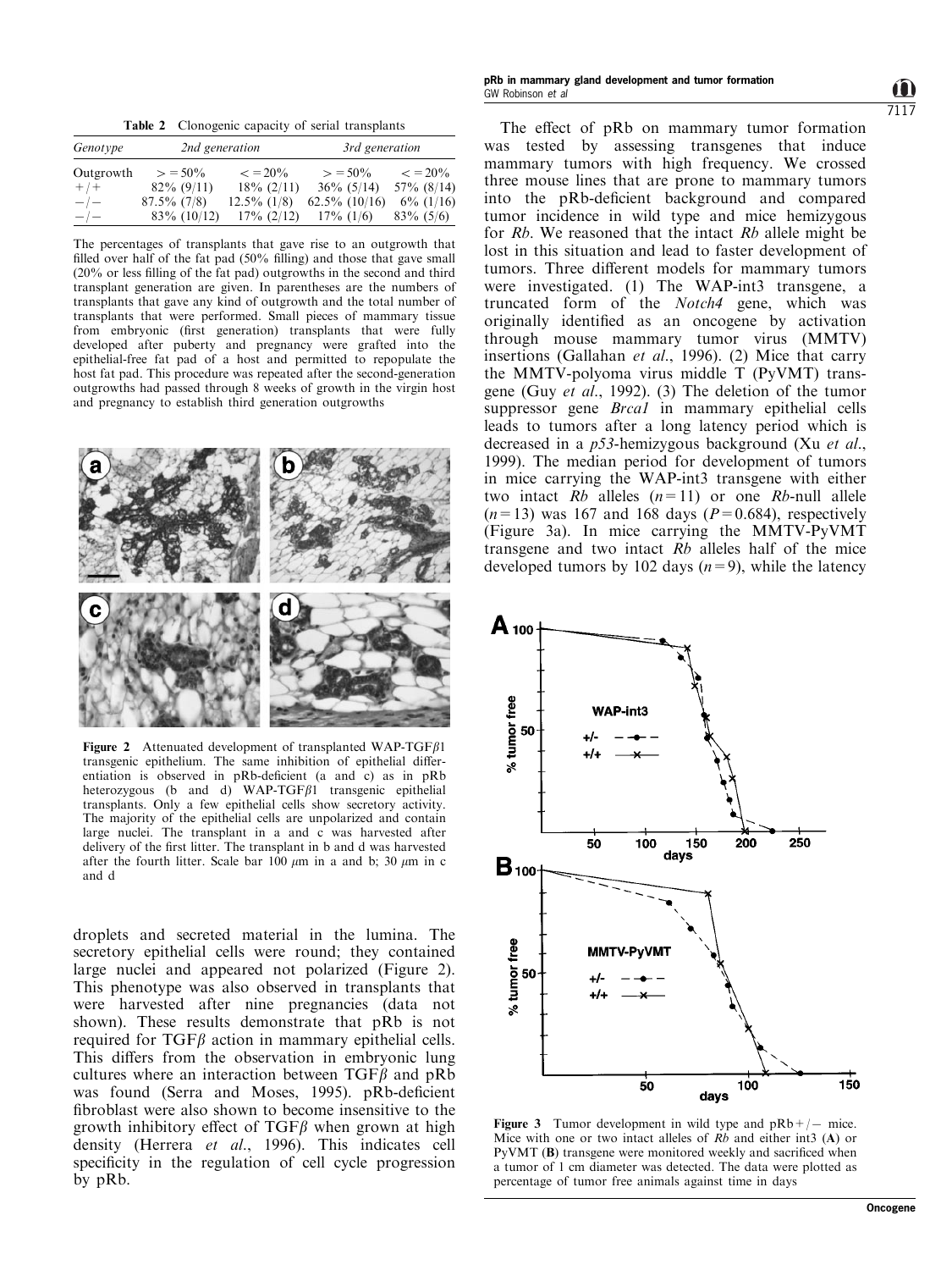period was 93 days in the presence of one Rb-null allele  $(n=7)(P=0.768)$  (Figure 3b). These differences are not significant. Nevertheless, these timeframes might be too short to allow for loss of the second Rb allele. In order to directly assess tumor development also in Rb-null epithelium, we transplanted WAP-int3 embryonic anlagen with the different  $Rb$  genotypes. Preliminary data show that irrespective of the  $Rb$  genotype, the tumor latency was extended. The tumor latency, which was approximately 170 days in WAP-int3 transgenic animals was prolonged when embryonic anlagen were transplanted (290 days for  $Rb+/+$  WAP-int3 (n=5), 294 days for  $Rb+/-$  WAP-int3 (n=5) and 260 days for the  $Rb-/-$  WAP-int3 (n=2) transplants). The reason for the delayed onset of tumors in the embryonic transplants is not understood. Nevertheless, no acceleration of tumor formation was observed in the absence of one or both Rb alleles. A cohort of mice carrying one deleted and one conditionally targeted Brcal gene ([Xu](#page-4-0) [et al](#page-4-0)[., 1999](#page-4-0)), in which this exon is excised in mammary epithelial cells by Cre recombinase under regulation of the WAP gene promoter ([Wagner](#page-4-0) [et al](#page-4-0)[., 1997\)](#page-4-0), were monitored for mammary tumor development. The mice were bred and delivered three to four litters to ensure expression of the recombinase and efficient inactivation of *Brcal*. All six mice that were hemizygous for Rb developed a wasting syndrome at an average age of 13.7 months. Upon autopsy these mice were found to have developed pituitary tumors as was described before [\(Hu](#page-4-0) [et al](#page-4-0)[., 1994\)](#page-4-0). No overt signs of hyperplasia or nodules were detected in the mammary glands. In three of the mice the mammary ducts were regressed as would be expected in mice that were no longer fertile and older than 1 year. Three of the mice showed ducts that were decorated with alveoli, indicative of elevated prolactin levels secreted by the pituitary tumor. After the much longer latency times in this experiment loss of Rb ensued in the pituitary but no co-operation between loss of Brca1 and  $Rb$  haploinsufficiency was observed in mammary epithelium. No mammary tumors were detected in nine WAP-Cre transgenic mice with one deleted and one conditional *Brcal* gene and two intact Rb alleles after 16 months. Taken together these data indicate that in three different model systems, which generate mammary tumors, there was no acceleration of tumor formation when only one intact allele of Rb was present. A connection between pRb and Brca1 in cell cycle control has been suggested in tissue culture cells. Overexpression of Brca1-induced growth inhibition is abrogated if these cells also overexpress the HPV E7 protein which inhibits the activity of pocket proteins ([Aprelikova](#page-4-0) [et al](#page-4-0)[., 1999](#page-4-0)). Our data show that none of the oncogenic events are accelerated in Rb-hemizygous mammary cells and indicate that pRb does not interact with the tested oncogenic pathways to induce a loss of cell cycle control and transformation.

A similar transplantation approach has been used to investigate the development and tumorigenesis of pRb-deficient prostate epithelium ([Wang](#page-4-0) [et al](#page-4-0)[., 2000](#page-4-0)). Embryonic pelvic organs were transplanted under the kidney capsule of adult male hosts. The prostatic tissue developed in these transplants was further analysed as transplants. In untreated hosts the transplants developed mild hyperplasia while development of hyperplasia and carcinoma were found in hosts that were treated with testosterone. In this case, the absence of pRb predisposed prostatic epithelium to increased cell proliferation and hyperplasia.

Four other methods have been used to evaluate development of pRb-deficient tissues. (1) Primary cultures of cells and tissues derived from gene knockout embryos; (2) production of chimeric mice containing pRb-deficient embryonic stem cells that contribute in a random fashion to different tissues;  $(3)$  inactivation of the pRb protein by viral oncoproteins such as human papilloma virus E7, adenovirus E1A or the simian virus T antigen  $(SV40Tag)$ ; (4) tissue specific inactivation of the gene [\(Vooijs](#page-4-0) *[et al](#page-4-0).*, 1998). The chimera experiments demonstrated that pRb-deficient cells participated in the formation of mammary glands, and no obvious defects in overall glandular development were observed ([Maandag](#page-4-0) [et al](#page-4-0)[., 1994\)](#page-4-0). Our finding that pRb-null mammary anlagen can develop into differentiated mammary epithelium upon grafting into wild type hosts supports these findings. Further, the transplants underwent normal apoptosis and involution-mediated remodeling and we did not observe any alterations in their histological appearance or signs of neoplasia even after nine consecutive pregnancies. These results were unexpected since pRb is a crucial component of cell cycle control and its deregulation or inactivation is associated with many tumors. After each cycle of pregnancy, which is characterized by high levels of cell proliferation, a massive wave of apoptosis occurs in the mammary gland. An imbalance of these processes results in mammary tumors as demonstrated in several transgenic lines of mice in which the SV40-Tag is expressed in mammary epithelial cells [\(Tzeng](#page-4-0) [et al](#page-4-0)[., 1993;](#page-4-0) [Maroulakou](#page-4-0) [et al](#page-4-0)[., 1994; Li](#page-4-0) et al[., 1996](#page-4-0)). The inactivation of pRb by homologous recombination and through transgenic expression of SV40-Tag differ in two aspects. While pRb is never present in transplanted pRb-deficient mammary epithelial cells, inactivation by transgenic SV40-Tag occurs preferentially in the epithelium during pregnancy. In addition, SV40-Tag ablates the activities of all the pocket proteins and also inactivates p53.

Recently it was shown that inactivation of all three members of the pocket protein family in embryonic stem cells and mouse embryonic fibroblasts has a more profound effect on cell cycle control than single or double knock out of the family members ([Dannenberg](#page-4-0) [et al](#page-4-0)[., 2000; Sage](#page-4-0) [et al](#page-4-0)[., 2000](#page-4-0)). Triple knock out cells were resistant to G1 arrest induced by DNA damage, contact inhibition and serum starvation and became immortal in culture. The ability to differentiate was severely impaired in triple knock out embryonic stem cells ([Dannenberg](#page-4-0) [et al](#page-4-0)[., 2000](#page-4-0); [Sage](#page-4-0) [et al](#page-4-0)[., 2000\)](#page-4-0). This was also demonstrated in the adipogenesis of 3T3 cells lacking one or more pocket protein family members.